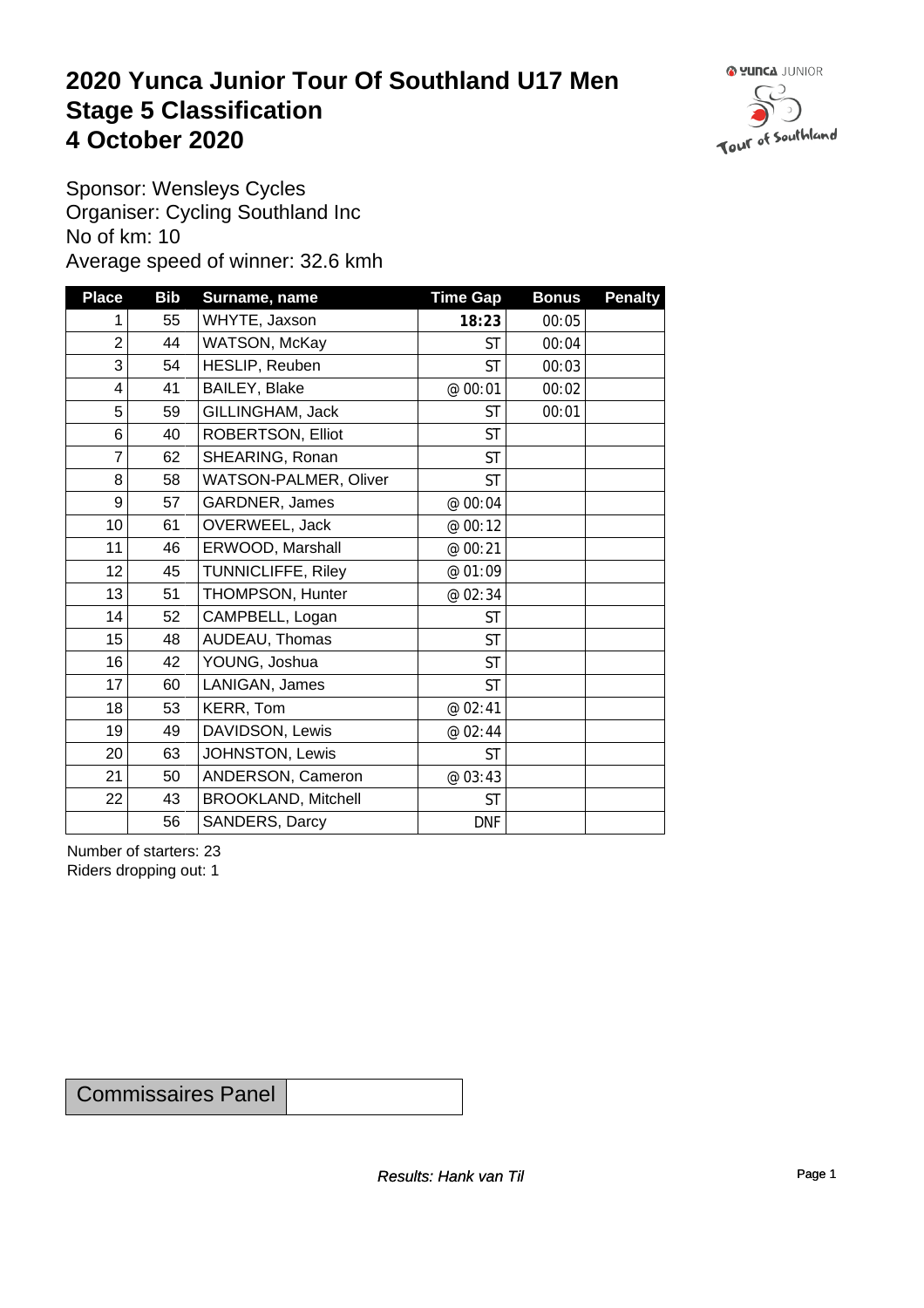## **2020 Yunca Junior Tour Of Southland U17 Men General Classification (Stage 5)**<br>
4 October 2020 **4 October 2020**



Organiser: Cycling Southland Inc

| <b>Place</b>   | <b>Bib</b> | Surname, name                | <b>Time Gap</b> |
|----------------|------------|------------------------------|-----------------|
| 1              | 55         | WHYTE, Jaxson                | 3:27:57         |
| $\overline{c}$ | 57         | GARDNER, James               | @ 00:26         |
| 3              | 40         | ROBERTSON, Elliot            | @ 00:29         |
| 4              | 58         | <b>WATSON-PALMER, Oliver</b> | @ 00:30         |
| 5              | 41         | BAILEY, Blake                | <b>ST</b>       |
| 6              | 59         | GILLINGHAM, Jack             | <b>ST</b>       |
| 7              | 46         | ERWOOD, Marshall             | @ 00:31         |
| 8              | 44         | WATSON, McKay                | @ 03:36         |
| 9              | 54         | HESLIP, Reuben               | @ 04:10         |
| 10             | 49         | DAVIDSON, Lewis              | @ 06:16         |
| 11             | 62         | SHEARING, Ronan              | @ 14:14         |
| 12             | 53         | KERR, Tom                    | @ 19:19         |
| 13             | 63         | JOHNSTON, Lewis              | @ 19:44         |
| 14             | 61         | OVERWEEL, Jack               | @ 29:17         |
| 15             | 52         | CAMPBELL, Logan              | @ 29:37         |
| 16             | 42         | YOUNG, Joshua                | @ 30:13         |
| 17             | 60         | LANIGAN, James               | @ 33:12         |
| 18             | 51         | THOMPSON, Hunter             | @ 41:00         |
| 19             | 45         | TUNNICLIFFE, Riley           | @ 41:44         |
| 20             | 50         | ANDERSON, Cameron            | @ 56:48         |
| 21             | 43         | <b>BROOKLAND, Mitchell</b>   | @ 1:14:37       |
| 22             | 48         | AUDEAU, Thomas               | @ 1:24:20       |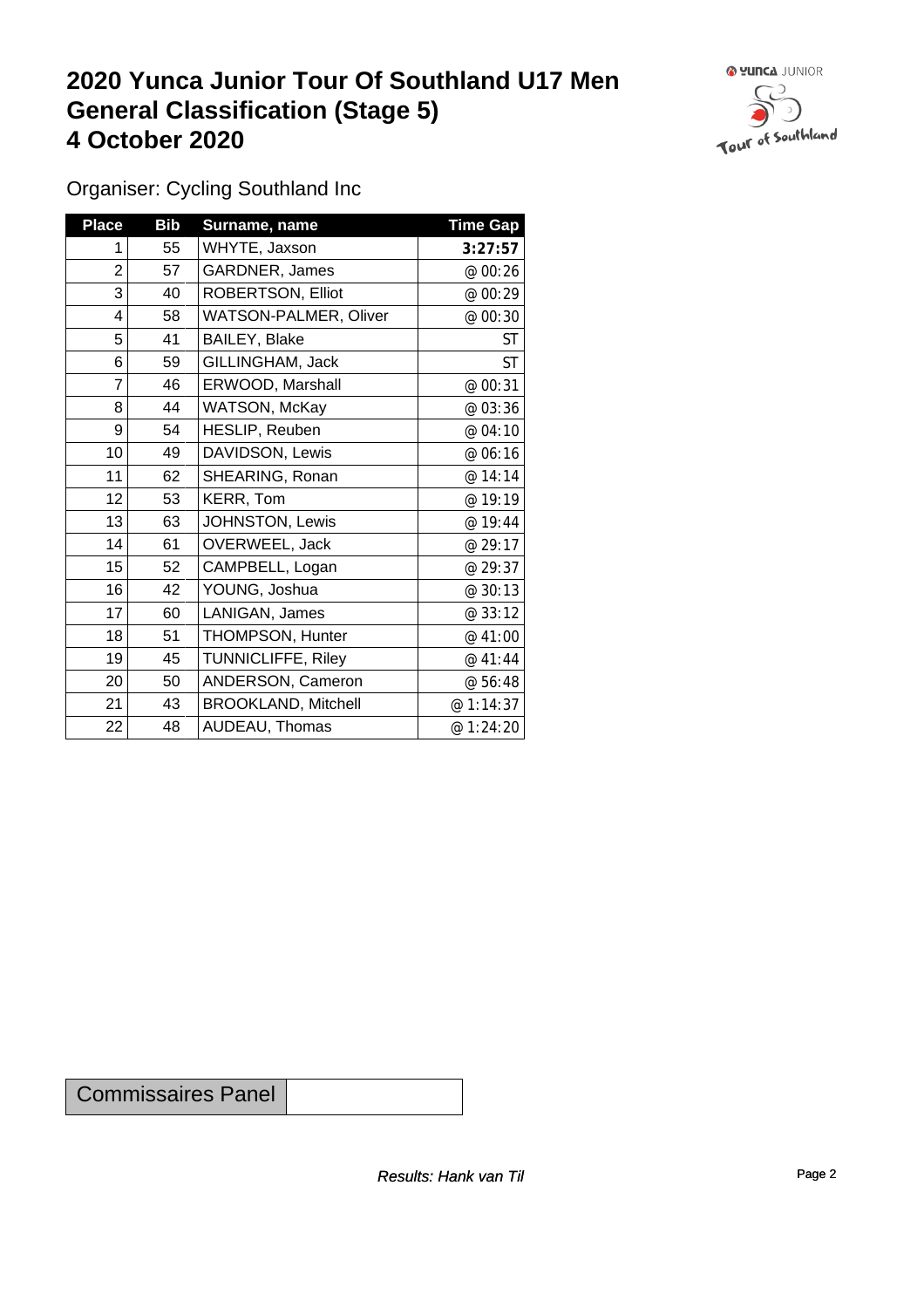## **2020 Yunca Junior Tour Of Southland U17 Men Sprint Classification (Stage 5) 4 October 2020**



Organiser: Cycling Southland Inc

| <b>Place</b> |    | Bib Surname, name            | <b>Points</b> |
|--------------|----|------------------------------|---------------|
|              | 58 | <b>WATSON-PALMER, Oliver</b> | 14            |
|              | 46 | ERWOOD, Marshall             |               |
| 3            | 57 | GARDNER, James               |               |
|              | 54 | HESLIP, Reuben               |               |
| 5            | 55 | WHYTE, Jaxson                |               |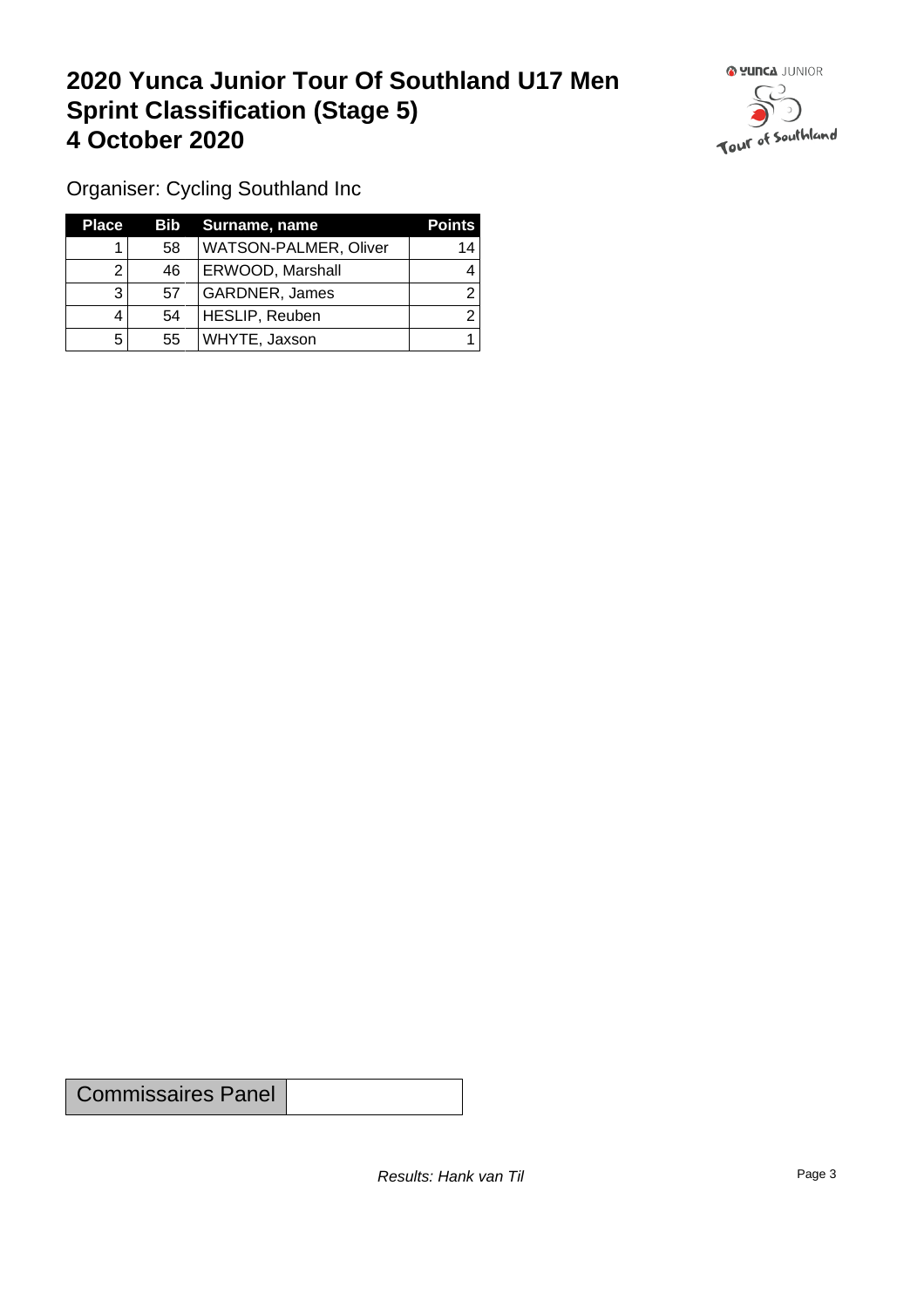## **2020 Yunca Junior Tour Of Southland U17 Men KOM Classification (Stage 5) 4 October 2020**



Organiser: Cycling Southland Inc

| <b>Place</b> | Bib | Surname, name            | <b>Points</b> |
|--------------|-----|--------------------------|---------------|
|              | 55  | WHYTE, Jaxson            | 4             |
| 2            | 57  | GARDNER, James           | 4             |
| 3            | 58  | WATSON-PALMER, Oliver    |               |
| 4            | 59  | GILLINGHAM, Jack         | 2             |
| 5            | 46  | ERWOOD, Marshall         | ◠             |
| 6            | 62  | SHEARING, Ronan          | 2             |
|              | 40  | <b>ROBERTSON, Elliot</b> |               |
| 8            | 44  | WATSON, McKay            |               |